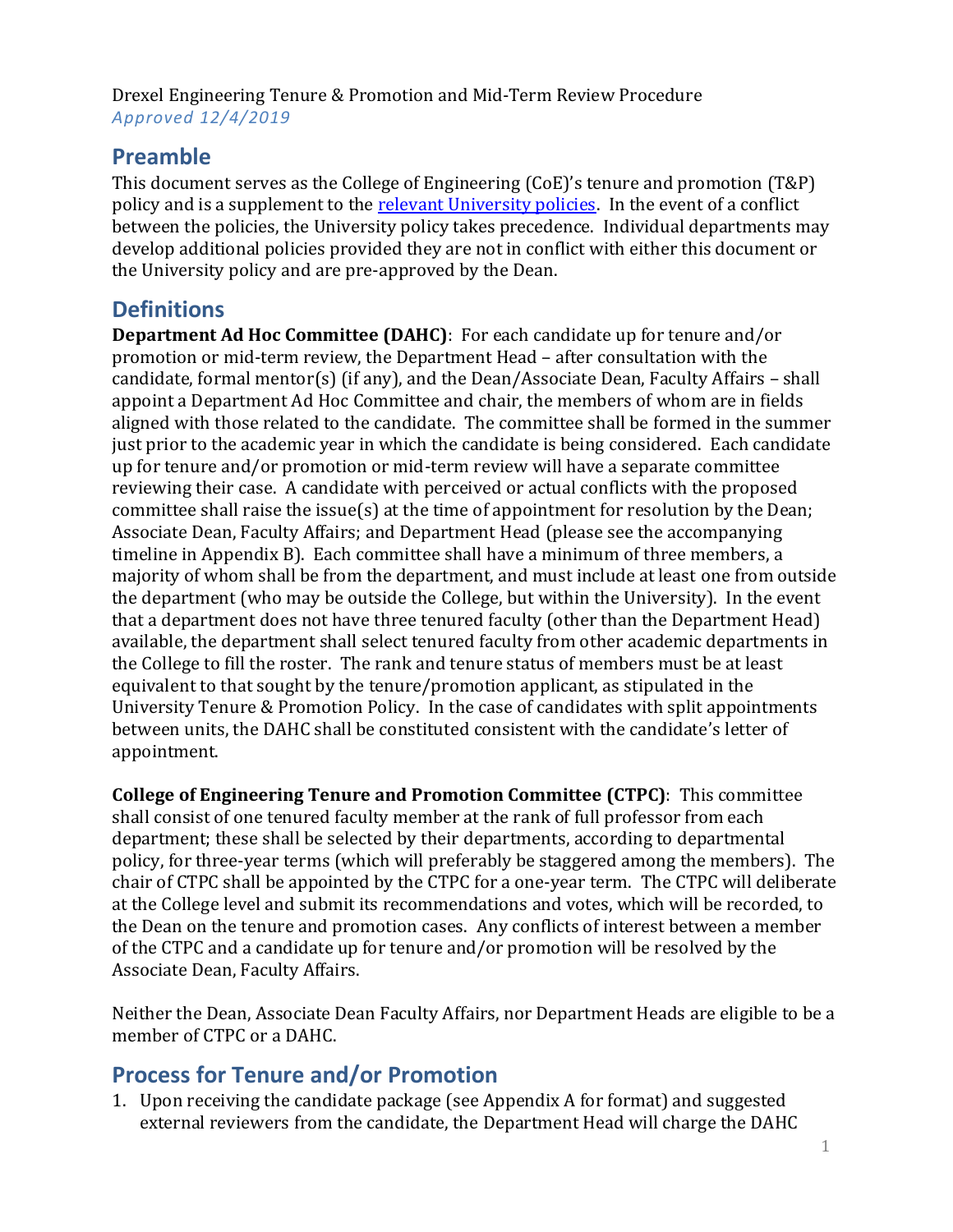appropriately and forward the candidate package and candidate selected, external reviewer names. An **overall timeline** of the process is given in Appendix B.

- 2. The DAHC will select external reviewers from those submitted by the candidate and will also solicit external reviewers from additional persons in the candidate's areas of expertise. The DAHC should follow the process in the University Policy for the selection of the external reviewers, which states that external reviewers must be at "arms length" from the candidates. All external reviewers must be approved by the Associate Dean, Faculty Affairs prior to being contacted. The chair of the DAHC should submit the names and biographical sketches for proposed external reviewers to the Associate Dean, taking into account the diversity of the reviewers and their institutional ranking (i.e.; reviewers should come from institutions ranked similarly to or better than Drexel). Additionally, all external reviewers should be at or above the rank of the promotion level and there should not be more than one non-academic (i.e.; employed at a national research facility) or international reviewer. Moreover, the list of external reviewers and their letters should remain confidential throughout the process and should be shared only with the appropriate committees and corresponding faculty administrators and staff. The Associate Dean will respond to the committee in a timely fashion with their approval or request for changes. A template for requests for external reviewers is in Appendix C.
- 3. The DAHC will collect feedback from the faculty for their assessment of the candidate. The faculty vote shall be by confidential ballot (either anonymous paper ballot or anonymous survey sent via Qualtrics) to all departmental eligible voting faculty (those at or above the level of tenure/promotion under consideration) and the ballots shall be counted by the entire DAHC. Prior to the balloting, the candidate package shall be made available to all eligible voting faculty within the department. The faculty vote should be of tenured (in the case of candidates for tenure and promotion to associate professor) or of tenured full (in the case of candidates for promotion to full professor) professors.
- 4. The DAHC will evaluate the candidate package, the external reviews, and feedback from faculty for key strengths according to the University criteria for tenure and/or promotion<sup>1</sup>. The DAHC will submit a package consisting of its report, the candidate package, external reviewer letters and other supplemental material, as appropriate, to the Department Head in early November, as specified by the T&P [calendar](https://drexel.edu/provost/calendars/admin-calendars/) delineated and announced by the Provost annually (see Appendix B). The report should be an assessment, supported by evidence, that the criteria for tenure and promotion have been met. The DAHC committee report will include specific recommendations (affirmative or negative) with respect to tenure and/or promotion.
- 5. The Department Head will prepare an independent assessment of the candidate based on the DAHC report and candidate package and will forward these to the candidate, with identifying information redacted, according to the University T&P calendar, for acknowledgement and comment.
- 6. After receiving the communication from the candidate, the Department Head will submit the collated documents to the Dean and Associate Dean, Faculty Affairs by the date delineated in the University T&P calendar.

<sup>1</sup> With an overall criteria of "Each candidate should have a strong record of accomplishment in teaching, research, and service and have demonstrated outstanding performance in either research or teaching.", as elaborated in detail in the University Policy.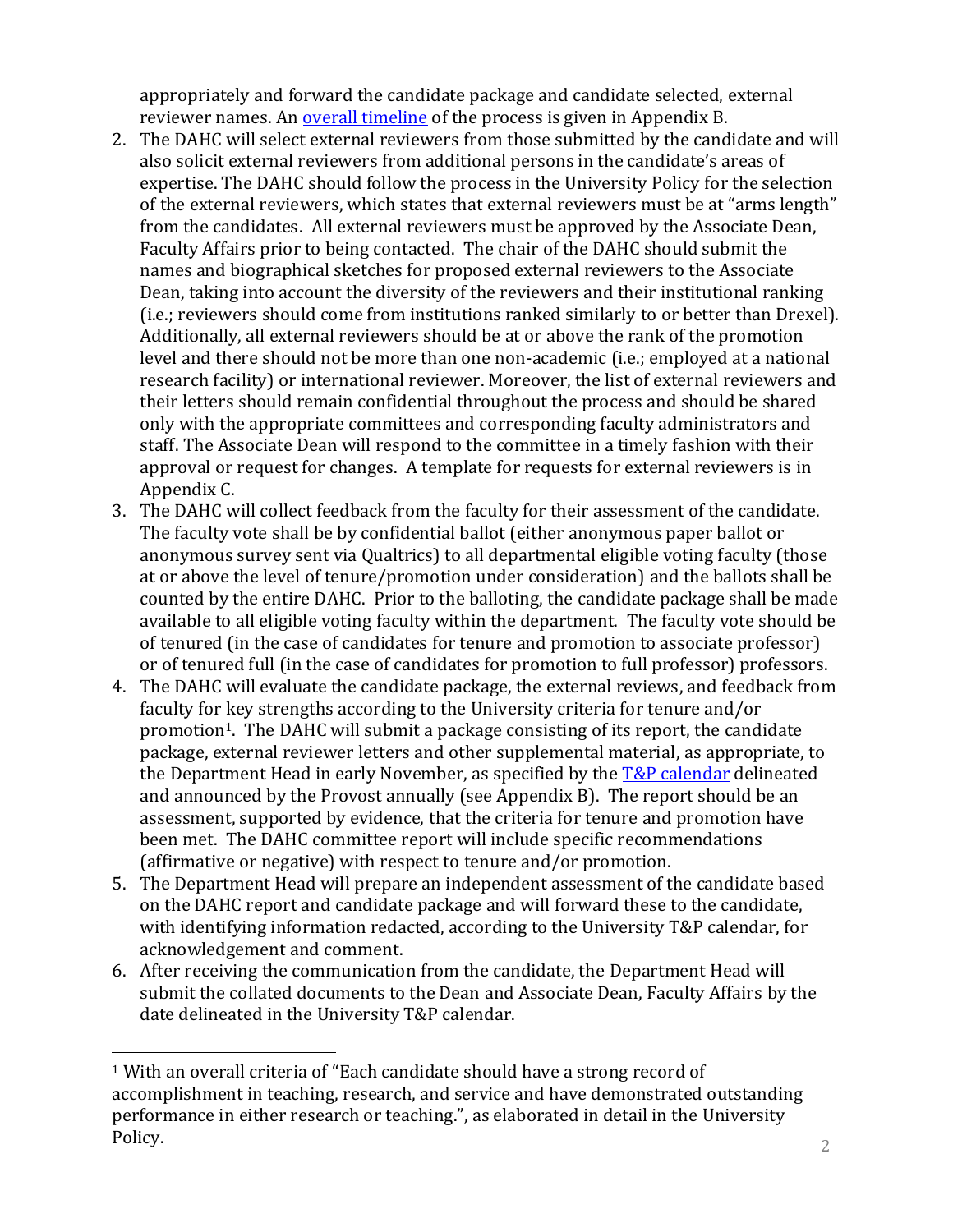- 7. The Associate Dean, Faculty Affairs will transmit the entire report from the Department Head to the CTPC, which will deliberate and submit its recommendations to the Dean the first week in January.
- 8. The Associate Dean, Faculty Affairs will also transmit the entire report to the committee of CoE Department Heads, which will deliberate and hold an up/down vote, and subsequently submit its recommendations to the Dean the first week in January.
- 9. The Dean will meet with the candidate and will subsequently prepare an independent assessment of the candidate. The Dean will then communicate recommendations to the Provost, along with recommendations and reports from the department and College committees, in late January, per the University T&P calendar.

## **Process for Mid-Term Review**

Since the mid-term review is an internal process which uses internal reviewers, upon receipt of the candidate package, the Department Head will forward it to the DAHC for evaluation and recommendation to the Department Head. The Department Head will prepare an independent assessment based on the DAHC report and transmit a recommendation to the Dean and Associate Dean, Faculty Affairs. Both the DAHC and the Department Head will assess whether the candidate's progress with respect to teaching, research, and service is satisfactory or unsatisfactory, and whether reappointment is recommended. Before transmission of the reports to the Dean and Associate Dean, the Department Head will communicate with the candidate and provide opportunity for acknowledgement, additional information, or other comments.

Upon receipt of the report, the Associate Dean, Faculty Affairs will meet with all mid-term review candidates individually. Subsequently, a report from the Dean will be generated. Once the Dean's report has been generated, the candidates will have the opportunity to comment on the Dean's report. The timeline for mid-term review can be referenced on the [Provost's website](https://drexel.edu/provost/calendars/admin-calendars/).

## **Appendix A --- Candidate Package Outline**

- 1. Highlights (Not to exceed two pages)
- 2. Statement(s) on Teaching, Research, and Service Activities
- 3. Curriculum Vitae (formatted per next page)
- 4. Grants Summary Chart (indicating % attributable to candidate)
- 5. Teaching Portfolio
- 6. Other Relevant Materials
- 7. Sample Publications (3-5)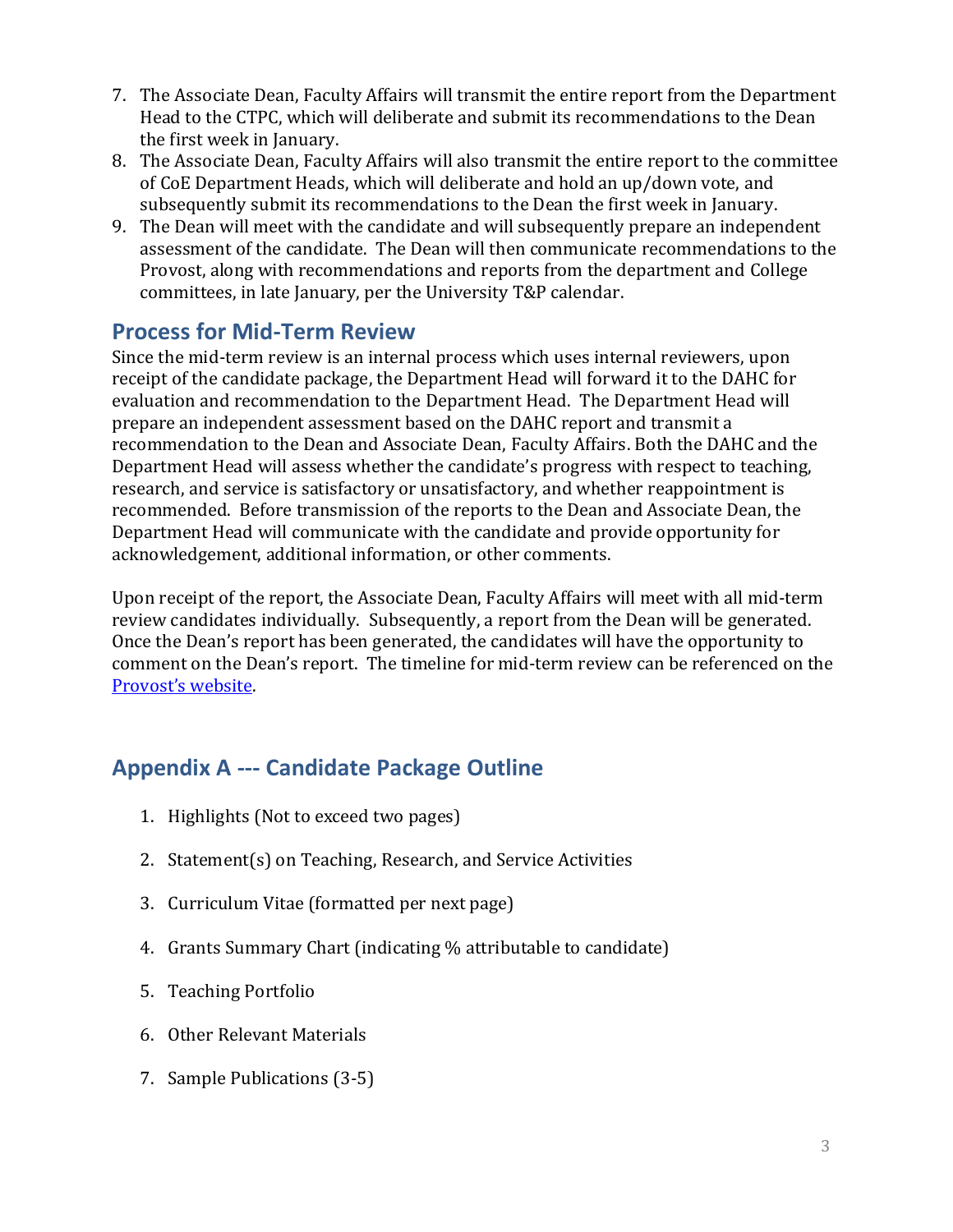#### CV Content and Format

The curriculum vitae should include the following items:

- Personal Data Name, university address/affiliation, and other relevant personal information.
- Education List of degrees, showing schools attended and dates degrees were awarded.
- Professional Experience Chronological record of professional experience beginning with the most recent activity.
- Honors and Awards List of honors and awards, including dates.
- Publications Publication record in reverse chronological order. Each entry should include all authors in the order shown in the publication, the title of the paper, the journal or conference in which it was published, the date, the page numbers, and the journal's impact factor. In addition, each paper should be separated into the following sections: Peer Reviewed, Conference Refereed, Conference, Book Chapter, Book, Invited, Submitted Archival, Submitted Conference, Items in Preparation, and Abstract. In addition, the five most significant publications should be identified with an "\*." Publications should be separated out as pre-Drexel work and post-Drexel work, as well as publications that were prior to the previous tenure/promotion evaluation, as applicable.
- Invited Talks and other Presentations Record of invited seminars and lectures and presentations at professional meetings. Clearly identify any items also appearing under publications.
- Entrepreneurship List any start-up companies, patents, invention disclosures, patent applications filed, patents awarded, licensing agreements, etc.
- Sponsored Projects In chronological order, a list of all proposals submitted which were funded or are pending, including title of proposal, agency submitted to, grant number, amount of proposal/award, date of submission, date of award, period of performance, and type of proposal (research, education, etc.). Indicate PI status - principal, co-principal, associate, etc. If a co-PI, indicate the PI and other Co-PI's, and the fractional responsibility or activity. Entries should detail relative amounts of sponsor funding, Drexel funding, and "in-kind" contributions.
- Unfunded Proposals In chronological order, a list of all other proposals submitted but not funded, including title of proposal, agency submitted to, amount of proposal, date of submission, date of declination, and the same PI and other information as for funded proposals.
- Collaborators List current and recent (last four years) collaborators.
- Teaching Activities Summary of all courses and laboratories taught, courses and laboratories significantly revised/improved, and new courses and laboratories developed. Summary of faculty and course evaluations.
- Student Supervision Summary of students supervised (post-doc, PhD, master's, and undergraduate), indicating co-advising responsibilities as appropriate. Include title of thesis project and indicate whether thesis has been completed or the work continues in progress.
- University Service Activities Summary of service to the department, college, and university, including both committee and individual assignments.
- Professional Activities and Service Include professional organization memberships, committee memberships, chairpersonships, and offices held (distinguish between local, state, national, and international organizations); states in which registered as a professional engineer.
- Diversity, Equity, and Inclusion List any activities, service or otherwise, that promote diversity, equity, and inclusion work within the University, college, department, or field.
- Consulting Work Listed in reverse chronological order, and including number of days per week, name of company or unit supporting the consulting, and the periods of active consulting.
- Appendices (as appropriate)
	- o All teaching course evaluations must be included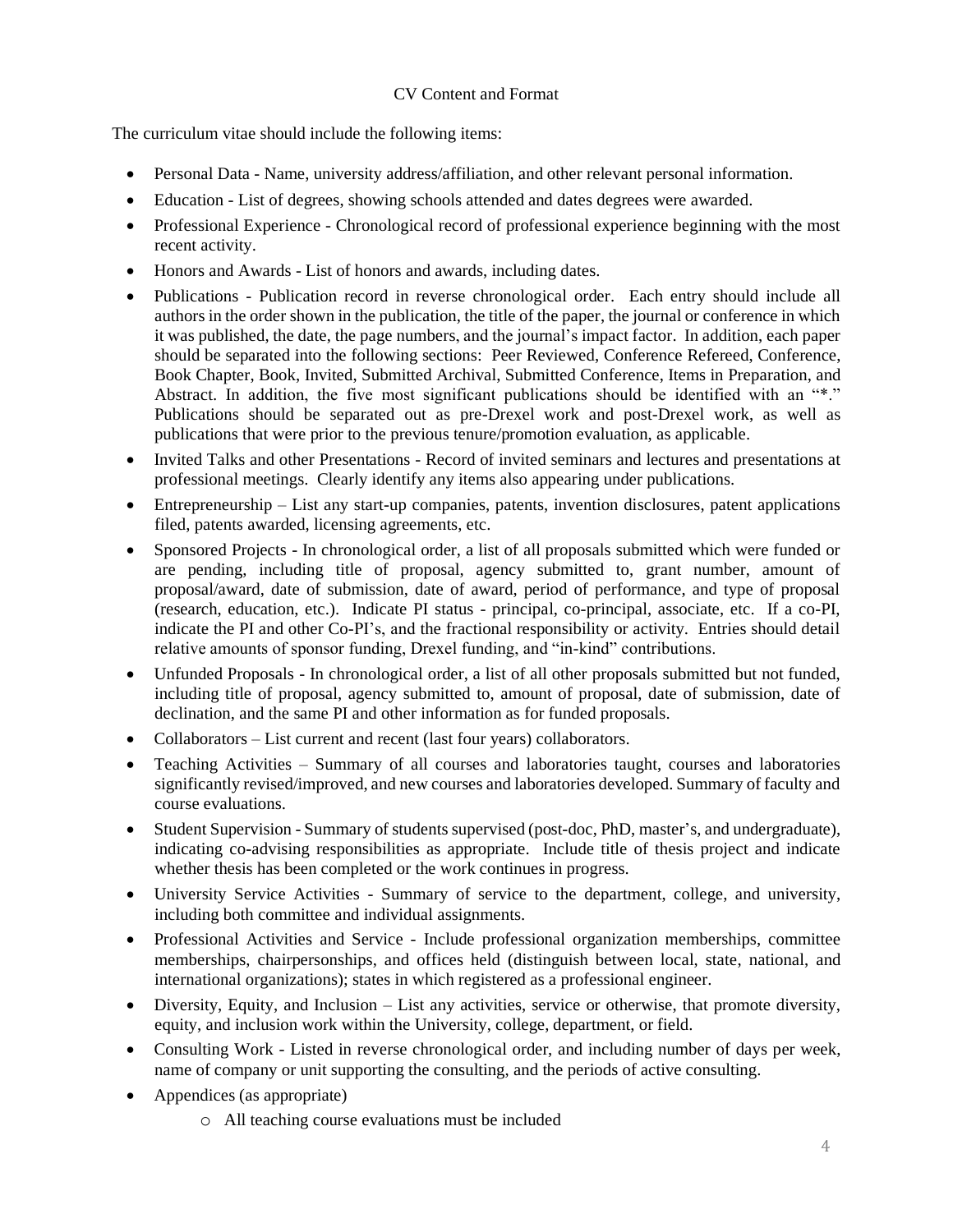# **Appendix B – Typical Timeline, summarized from the Provost's website; please see [current Provost's calendar](https://drexel.edu/provost/calendars/admin-calendars/) for exact dates; CoE specific dates indicated below**

**Late January** Provost's Office notifies Dean of candidates scheduled to be considered for tenure and promotion for upcoming AY.

**Early March** Deadline for faculty to declare to Dean intention to be reviewed for promotion during upcoming AY. Deadline for faculty to declare to Dean intention to be considered for early tenure review in upcoming AY (requires approval by Provost via the Office of Faculty Affairs).

**Late March** Dean submits final list of their tenure and promotion candidates to the Provost's Office.

**Early June (CoE)** DAHC formed – The Associate Dean, Faculty Affairs and the candidate are notified.

**Mid-June (CoE)** The candidate can submit any concerns about the makeup of the DAHC and any conflicts of interest to the Associate Dean, Faculty Affairs.

**Early July (CoE)** The DAHC is finalized and a list of potential external reviewers is submitted for approval to the Associate Dean, Faculty Affairs.

**Late August** Candidate submits dossier to Department Head. DAHC contacts external reviewers.

**Early October** Deadline to receive letters from external reviewers.

**Early November** DAHC review completed. Candidate dossier and DAHC report forwarded to the Department Head.

**Early December** Department Head review completed. Departmental committee and Department Head reports forwarded to candidate.

**One week later** Candidate provides written acknowledgement of receipt of Departmental committee's and Department Head's reports. Candidate forwards any written comments addressing contents of reports to the Department Head. Candidate's acknowledgement and written comments become part of the official dossier.

**Mid-December** Department Head forwards candidate's official dossier to Dean.

**First Week in January (CoE)** CTPC to hold up/down vote on candidate.

**First Week in January** CoE review completed. Dean forwards CoE committee's report and the Dean's report to candidate.

**Mid-January** Candidate provides written acknowledgement of receipt of CoE committee's and Dean's reports. Candidate forwards any written comments addressing contents of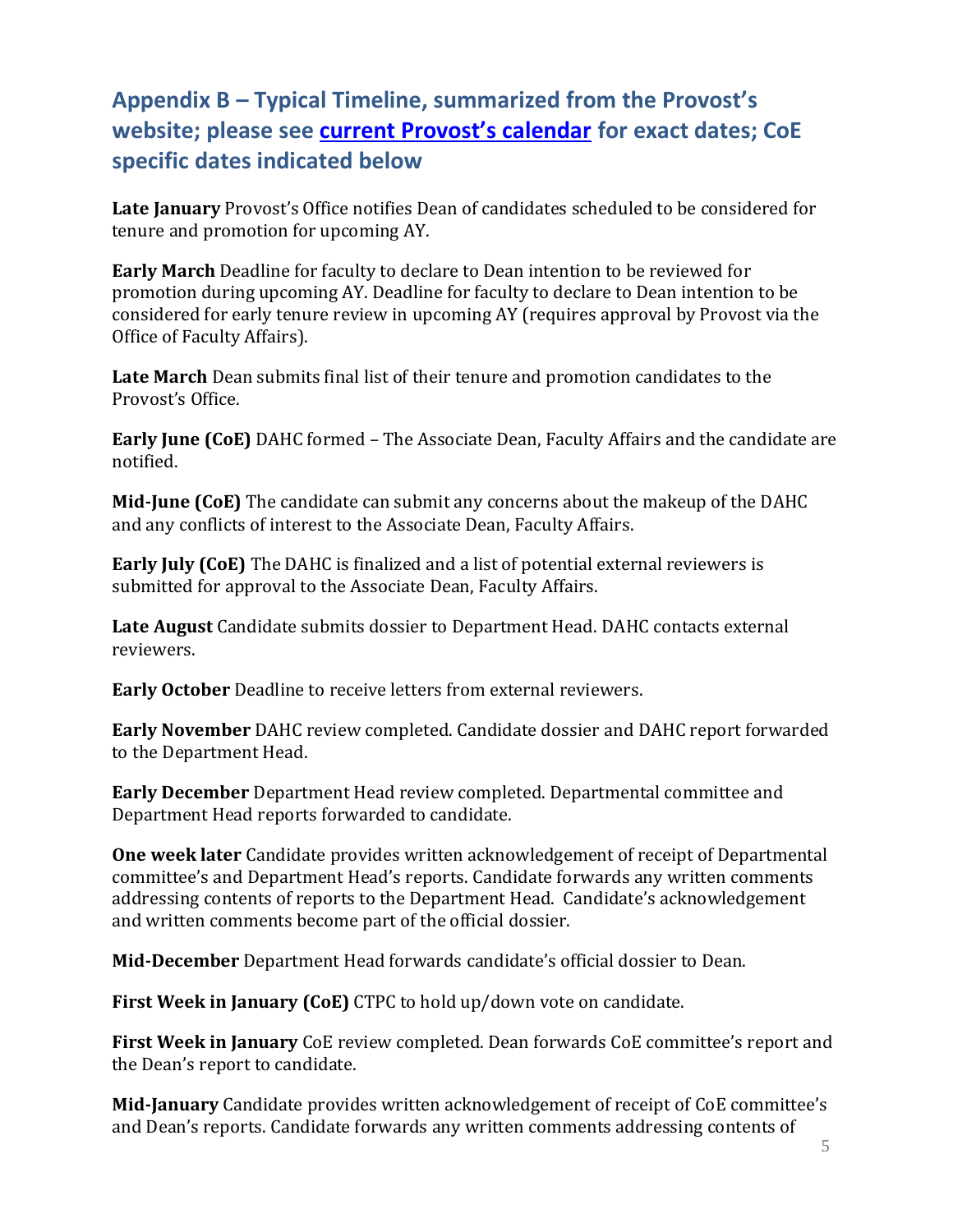reports to the Dean. Candidate's acknowledgement and written comments become part of the official dossier.

**Late January** Dean forwards candidate's official dossier electronically to the Provost via SharePoint.

**Late January** Tenure/Promotion documents made available to University Tenure and Promotion Committee.